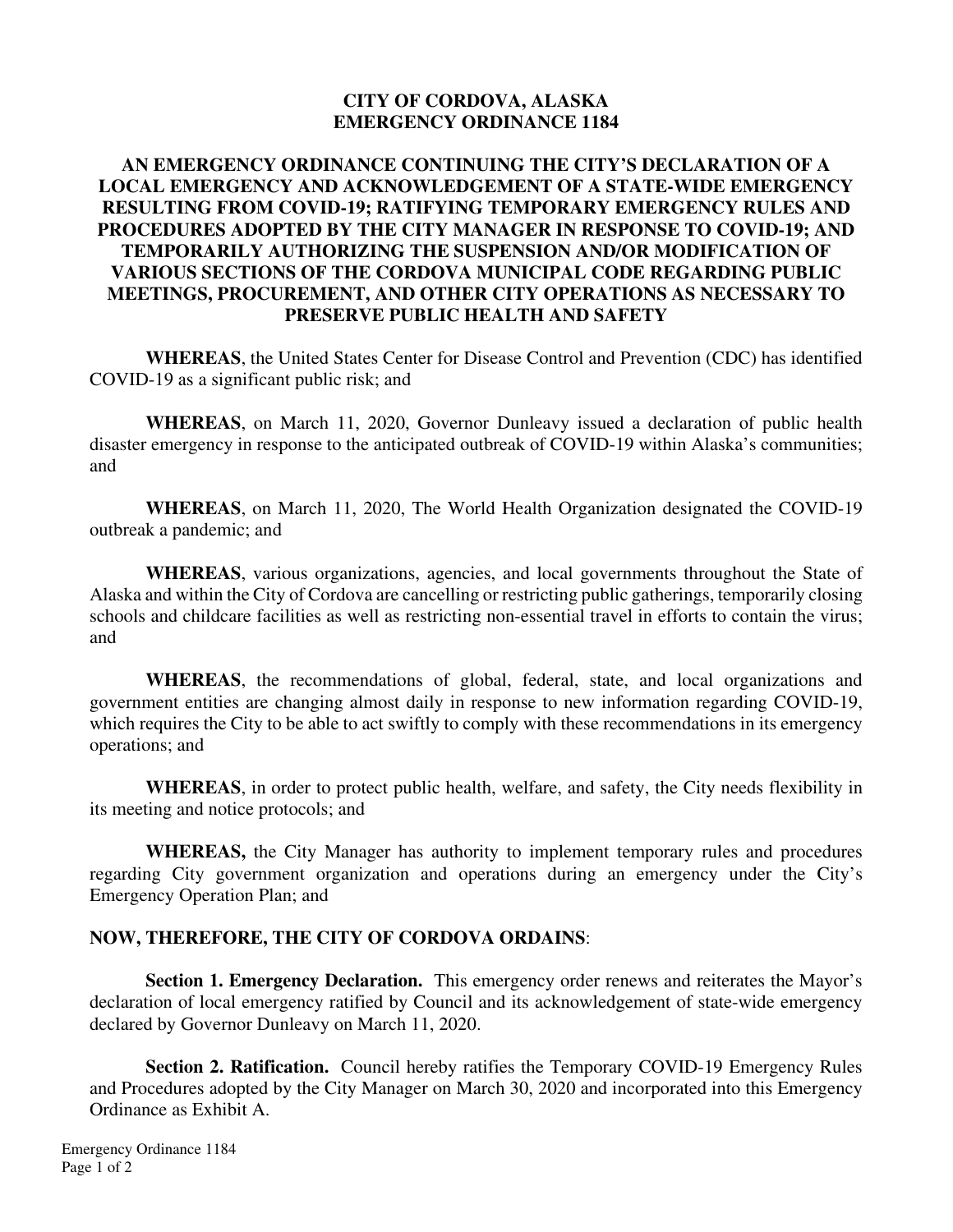**Section 3. Authority.** The Cordova City Council hereby confirms the authority of the City Manager to temporarily waive or modify provisions pertaining to scheduling, publication, notice, cancellation, teleconferencing, video conferencing, and other related meeting procedures for all City commission, committee, and council meetings so long as the City Manager's actions comply with State law and the Cordova City Charter. Council may repeal any modification or waiver made by the City Manager under this Ordinance by emergency ordinance.

**Section 4. Request for Assistance.** Council hereby acknowledges the City's need for financial assistance from the United States and the State of Alaska to protect the City from a COVID-19 outbreak within the City and to recover from the economic and health impacts of the threat and outbreak of COVID-19 within the City.

**Section 5. Codification.** This ordinance is an emergency ordinance, is not permanent in nature, and shall not be codified.

**Section 6. Effective Date.** This ordinance shall take effect on the day it is enacted and shall remain in effect until it is repealed by Council or the declaration of emergency regarding COVID-19 expires without renewal.

# **PASSED AND APPROVED THIS 1st DAY OF APRIL 2020.**



 $\mathcal{L}$ Clay R. Kopla

Susan Bourgeois, CMC, City Clerk Susan Bourgeois, CMC, City Clerk

Emergency Ordinance 1184 Page 2 of 2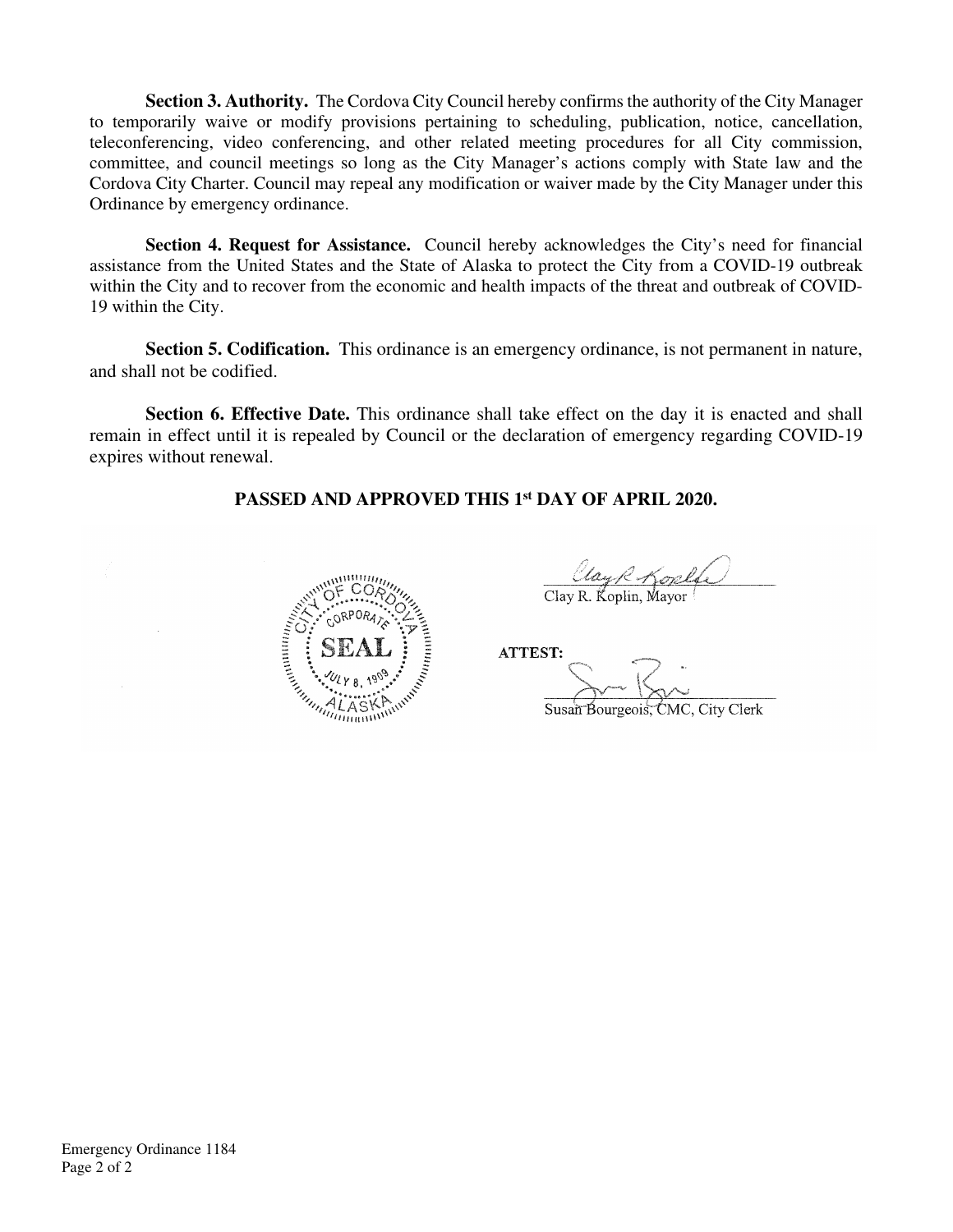#### EMERGENCY ORDER 2020-02

# CITY OF CORDOVA

# TEMPORARY OPERATION RULES AND PROCEDURES REGARDING THE COVID-19 PUBLIC HEALTH EMERGENCY

City Manager Helen Howarth, in collaboration with Mayor Clay Koplin and Cordova's Emergency Operations Center, hereby institutes the following temporary emergency rules and procedures in response to the COVID-19 public health emergency. This Emergency Order 2020-02 and the rules and procedures adopted within it shall be effective at 5:00pm on March 30, 2020 and shall expire 30 days after that date. These rules supersede and replace any emergency rules or local mandates regarding COVID-19 previously adopted by the City. These rules and procedures may be identified as the "Emergency COVID-19 Rules" for ease of reference. These rules shall be posted on the City website and the City Clerk shall provide City Council members notice of these rules within five (5) days of their adoption. The general purpose and intent of these rules is to protect the Cordova community from the COVID-19 outbreak while preserving Cordova's economy and the livelihood of Cordova's residents and its visitors. To the extent there is any question regarding the application or scope of these rules, the rules should be applied in a way that promotes their general purpose and intent.

Rule 1. Electronic City Council Meetings. Any regular or special meetings of the City Council may be conducted via electronic means, including audio or video conference and the Mayor may chair these meetings via electronic presence, unless the Mayor determines that a meeting must be conducted at City Hall and that doing so does not pose a risk to the public health, safety, and welfare. The City Clerk shall post telephone number(s) to call into telephonic or video conference meetings on the City of Cordova website and on the written agenda for all regularly scheduled and special meetings. Council shall ensure that reasonable accommodations are made to afford the public a right to be heard telephonically. Telephonic participation by the public is not ideal but is reasonable when weighed against the substantial risk to public health, welfare, and safety posed by group gatherings during the COVID-19 outbreak. In the event the Mayor determines an in-person meeting is necessary and does not pose a risk to public health, welfare, and safety, no more than five (5) members of the public shall enter the same space to make comments at one time. The public may also submit written public comments for all telephonic or video conference Council meetings. The public written comments shall be read into the record during the public comment period at all Council meetings held electronically, except Council work sessions. If written public comments exceed three (3) minutes, the first three (3) minutes of the written comment shall be read during the meeting. Written comments must include the name of the contributor in order to be read publicly during telephonic or video conference meetings. Current time limits placed on public comments and testimony shall apply to telephonic and written public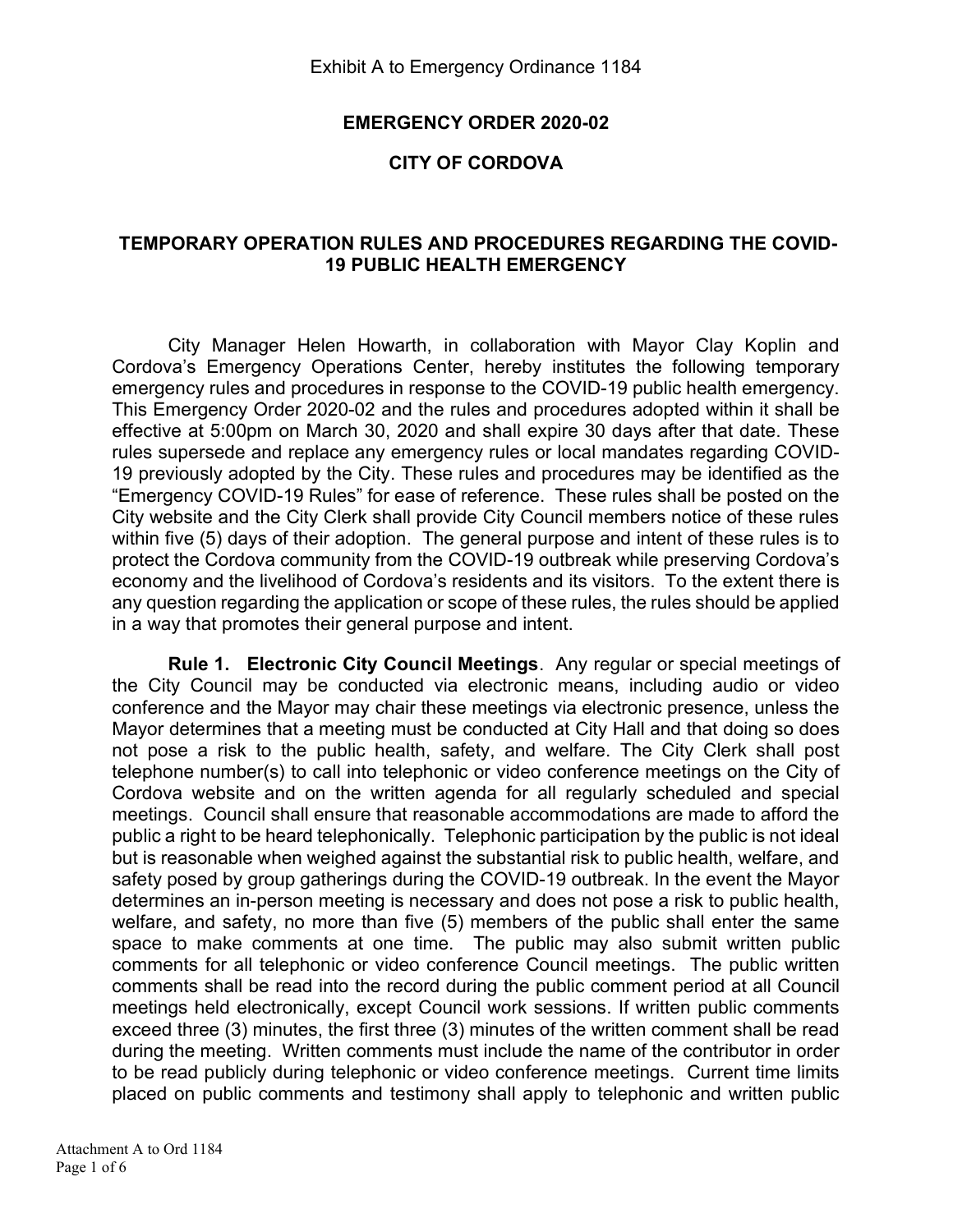comments submitted under this rule. The City must continue to comply with meeting attendance and scheduling requirements under the Cordova Municipal Charter Section 2.7.

Rule 2. Council Meeting Notice and Packet Materials. The City Clerk shall provide the public and media notice that is reasonable under the circumstances for all emergency special meetings held by Council. All special meetings and agenda items shall be posted on the City website no less than six (6) hours before a special meeting. Failure to post the meeting materials shall not invalidate the actions taken by Council during an emergency meeting if Council states the reason for the failure to post adequate notice or provide materials and clearly finds that the notice and material access provided during the meeting was sufficient and reasonable in light of the emergency circumstances underlying the meeting.

Rule 3. Meetings of Boards and Commissions. The City Manager may cancel meetings of any board or commission if she finds that cancellation is necessary to protect public health, safety, and welfare. Any such cancellation shall automatically extend such deadlines for required actions by such board or commission as is specified in the cancellation notice. All board and commission meetings may be held electronically in the same manner proscribed for Council meetings in Rule 1.

Rule 4. Suspension of All Non-Essential Meetings and Agenda Items. All non-essential government meetings shall be postponed until no earlier than April 24, 2020. Non-essential action items shall also be postponed until no earlier than April 27, 2020, unless doing so would pose substantial financial harm on the City or another party. Any person objecting to the postponement of an action item may notify the City Manager in writing regarding his or her objection. The City Manager shall review any written objections received and shall determine if the objection warrants consideration of an action item by Council or the appropriate commission or board before April 27, 2020. The City Manager shall notify the Mayor of all written objections received and her determination. Upon receipt of a written objection, the Mayor may override the City Manager's decision to postpone an action item.

Rule 5. Licensed or Permitted Activities. The City Manager may suspend licenses or permits for special events or any other licenses or permits issued by the City which in the judgment of the City Manager could impact the public health or well-being of residents or visitors to the community.

Rule 6. Purchases. The City Manager may authorize any purchase for which funds are available reasonably related to the emergency. Such purchases may be made without following each formal requirement of Chapter 5.12 of the Cordova Municipal Code. The Mayor shall provide written approval for any purchases proposed by the City Manager reasonably related to the emergency that exceed \$25,000.

Rule 7. Personnel Policies. The City Manager may adjust any personnel policies related to leave time, other benefits or terms and conditions of employment as are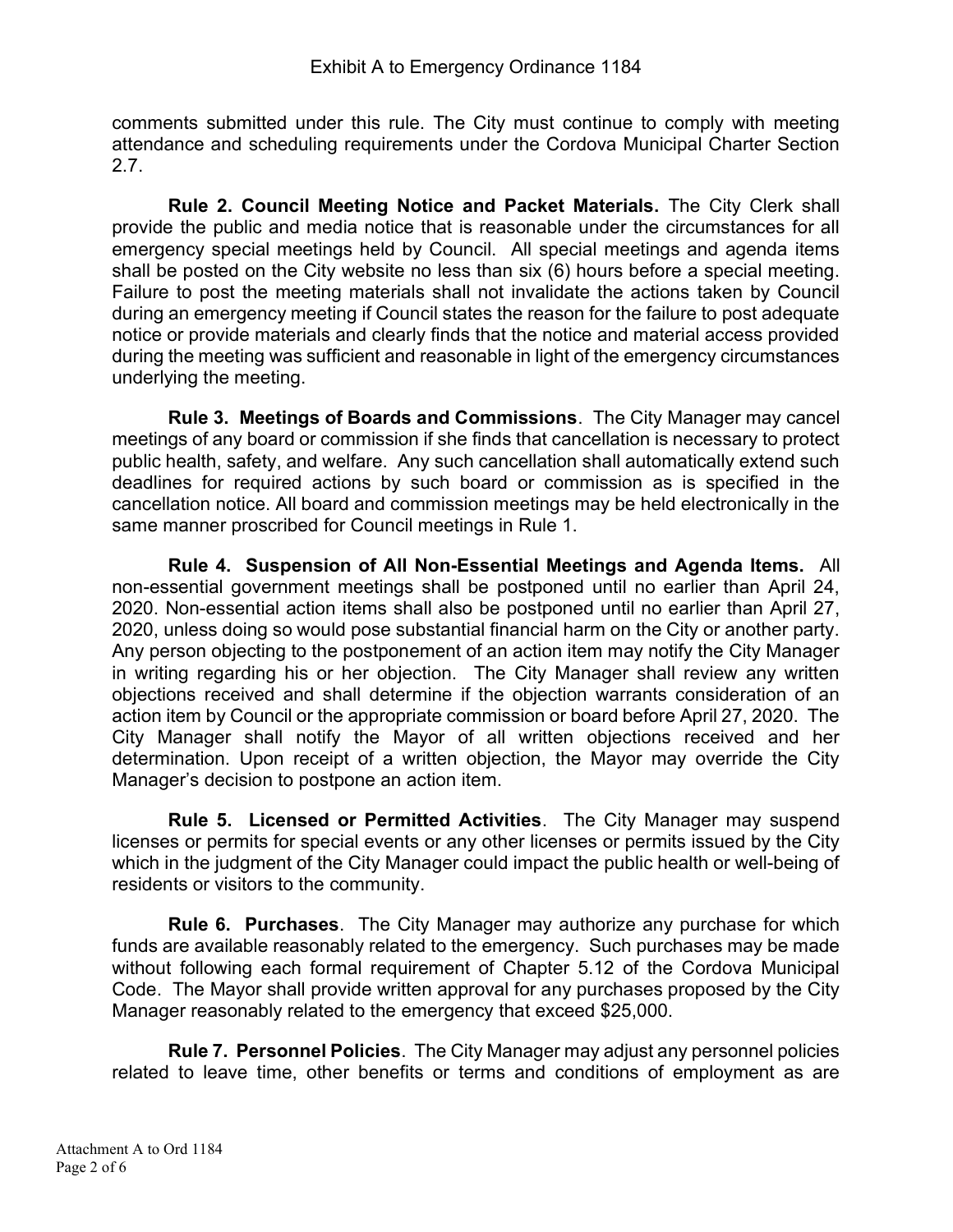reasonably related to providing sufficient staffing during the term of the emergency while protecting City employees and the community from COVID-19.

Rule 8. Bargaining Units. The City Manager is hereby authorized to enter into such temporary agreements, including memoranda of understanding with the City's bargaining units in order to promote the provision of City services and the health and safety of the public and employees during the emergency.

Rule 9. City Facilities. The City Manager may close City facilities or limit hours of operation as is reasonably required to protect the health of the public and employees of the City.

Rule 10. Private Facilities. All private facilities shall comply with operating limitations and closure requirements ordered by State of Alaska health mandates. The City Manager may require businesses and commercial enterprises operating within the City to close or limit operations if she determines such limitations or closures are necessary to protect public health, welfare, and safety. The City Manager shall provide businesses with notification of any emergency closures at least 48 hours before closures or limitations become effective. The Mayor shall approve all closures or limitations that exceed State of Alaska health mandate requirements before such closures or limitations become effective. Notice under this rule shall be effective if provided on the City website and through radio broadcast aired during normal business hours.

Rule 11. Local Business Protective Measures and Policies. All businesses open to more than five (5) customers at one time at a physical site within the City shall post a "COVID-19 Protective Measures and Policies" on-site detailing the measures taken by that business to protect employees and customers from COVID-19 exposure. Businesses subject to this requirement shall file a copy of their COVID-19 Protective Measures and Policies with the City's Incident Management team at cordovaprepared@yahoo.com no more than five (5) working days after the effective date of these rules. COVID-19 Protective Measures and Policies must include:

1. A statement confirming that the business qualifies as an essential service or critical infrastructure business in "Alaska's Essential Service and Critical Infrastructure," and any amendments to that document adopted by the State of Alaska.

2. Provisions for restricting the number of individuals present on-site at any given time;

3. Identification of healthcare and sanitization measures taken to minimize the exposure of customers and employees to COVID-19; and

4. Description of a means for individuals subject to Rule 13 (Individual Distancing Protocols-Level 2) to obtain essential personal goods from the local business and a telephone number or website where these individuals can place an order for such goods. Businesses may offer delivery or establish a pick-up location for orders of essential personal goods but may not ban individuals from obtaining such goods because the individual is subject to Rule 13.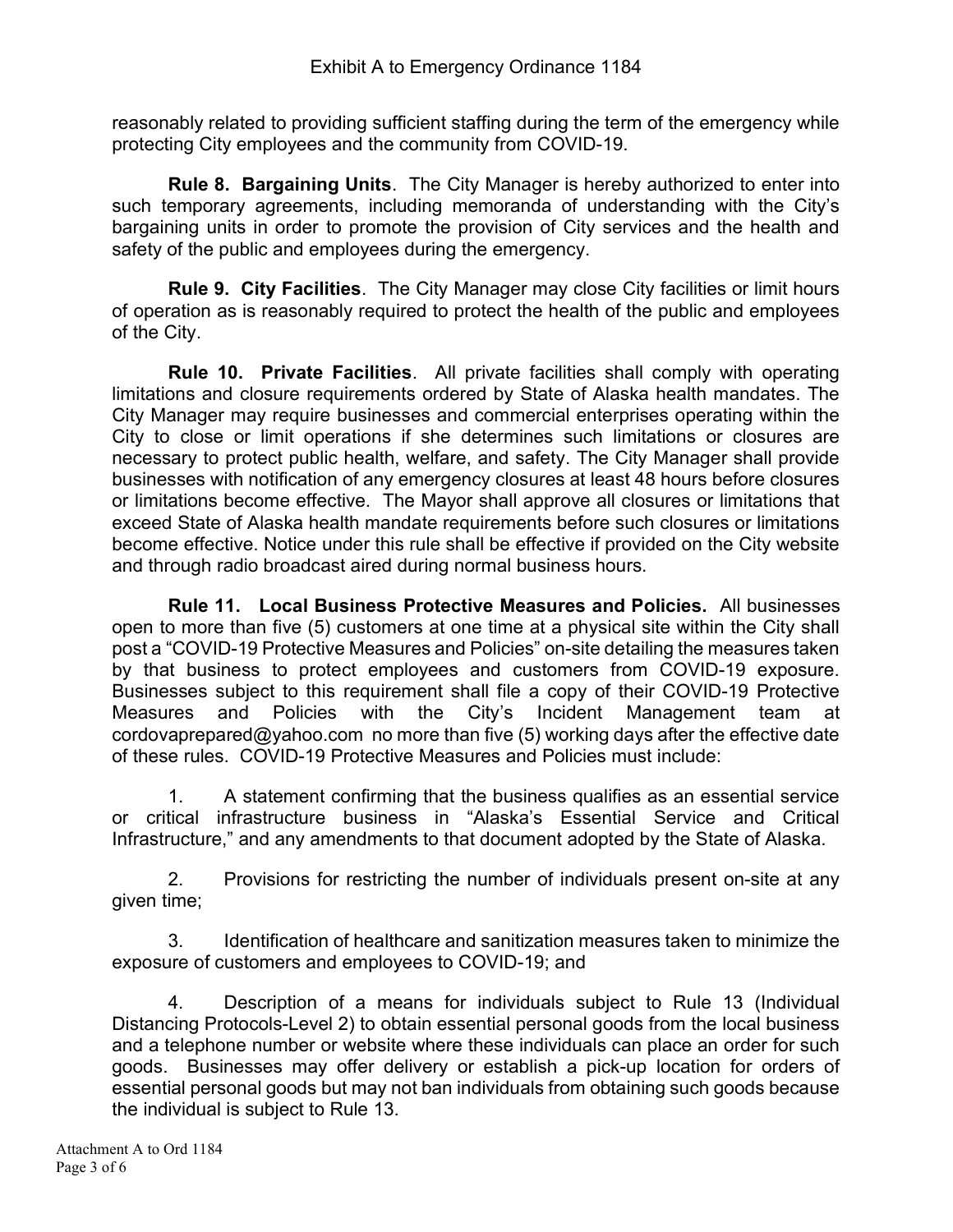An example "COVID-19 Protective Measures and Policies" is available on the City website.

Rule 12. Individual Distancing Protocols-Level 1. Individuals who have been physically present within the City or the areas immediately adjacent to the City for 14 consecutive days before or during the effective dates of these rules, and do not display symptoms of COVID-19, shall:

- A. Only Participate in activities permitted under State of Alaska Health Mandates.
- B. Follow all social distancing protocols required by State of Alaska mandates.

Rule 13. Individual Distancing Protocols-Level 2. Individuals who have been travelling pose a greater health risk to the community and therefore are subject to stricter restrictions than those imposed under State Mandates.

 Individuals who have been physically present within the City boundaries for less than 14 consecutive days immediately before or during the effective dates of these rules and do not display symptoms of COVID-19 shall comply with all applicable provisions of all State of Alaska Health Mandates whether or not travel initiated inside or outside of Alaska. Individuals subject to this rule must remain in his or her place of residence or lodging for 14 days beginning on the effective date of these rules and may only leave:

- 1. To travel to and from a critical workforce position identified in "Alaska's Essential Service and Critical Infrastructure Order." This State of Alaska Order is available on the City website.
- 2. To obtain services and supplies directly related to the individual's essential service or critical workforce position;
- 3. To obtain personal food and supplies through third-party delivery;
- 4. To seek essential health care; and
- 5. To engage in outdoor physical activity only in areas where the individual is able at all times to maintain least six (6) feet distance between the individual subject to this rule and all other individuals.

Individuals subject to this rule must notify a health care provider that he or she is subject to this rule before procuring health care from that provider. Upon the expiration of the 14-day period required in this rule, individuals shall comply with Individual Distancing Protocols mandated by the State of Alaska.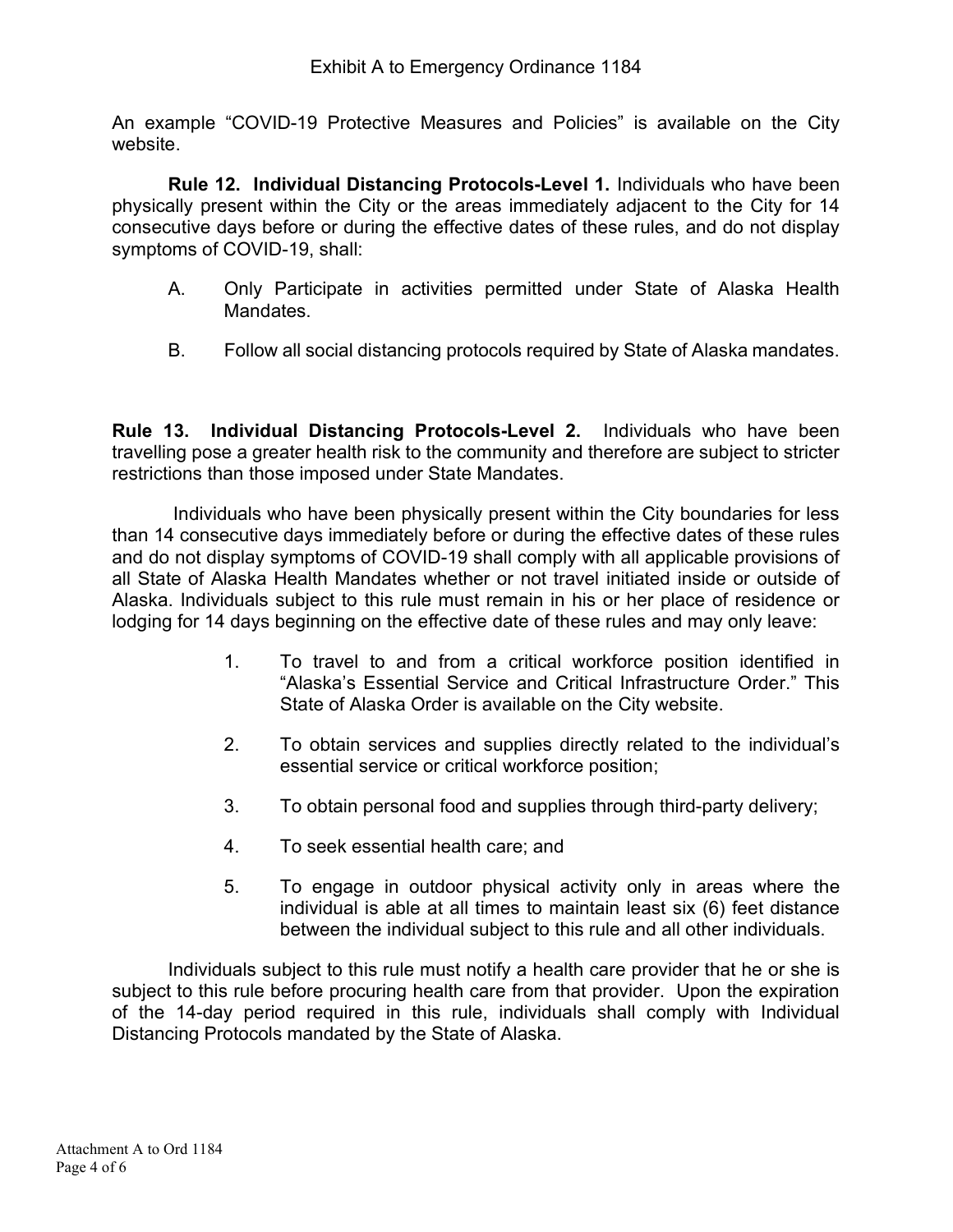Rule 14. Symptomatic Quarantine. An individual displaying symptoms of COVID-19 MUST:

 1. Stay in his or her place of residence or lodging for a minimum of 14 days except to seek essential health care,

 2. Notify a healthcare provider that the individual has symptoms of COVID-19 and is subject to this rule before making any physical contact with that healthcare provider or entering the provider's premises.

An individual subject to this rule may NOT leave his or her residence to attend work, obtain supplies, engage in physical exercise or any activity except to obtain essential healthcare in compliance with this rule.

Rule 15. Small Operator Mutual Aid Agreements. Individuals and businesses engaged in commercial operations, sales or services physically located within the City with up to ten (10) employees must enter into a Small Operator Mutual Aid Agreement with the City. This agreement identifies the measures taken by the City to protect the community and protections provided by the operator to prevent the spread of COVID-19 amidst the operator's employees and customers and within the Cordova community at large. The Small Operator Mutual Aid Agreement is available on the City website and should be completed and submitted to the City within five (5) days of the effective date of this rule. Individuals or businesses subject to this rule but operating within the City after the effective date of this rule should submit a mutual aid agreement within 72 hours of initiating operations within the City or its waters. Individuals and businesses subject to this rule but covered by a State of Alaska approved Critical Workforce Protocol may file their protocol in place of a Small Operator Mutual Aid Agreement along with a written statement agreeing to comply with the terms and requirements of that protocol while in the City and/or its waters. Businesses required to post Local Business Protective Measures and Policies are exempt from this rule but shall file any travel or critical infrastructure protocols mandated by the State of Alaska with the City within five (5) days of filing such a protocol with the State of Alaska.

Rule 16. Large Operator Mutual Aid Agreements. Individuals and businesses engaged in commercial operations, sales or services physically located within the City or its waters with more than ten (10) employees must enter into a Large Operator Mutual Aid Agreement with the City. This agreement identifies the measures taken by the City to protect the community and protections provided by the operator to prevent the spread of COVID-19 amidst the operator's employees and customers and within the Cordova community at large. The Large Operator Mutual Aid Agreement is available on the City website and should be completed and submitted to the City within five (5) days of the effective date of this rule. Individuals or businesses subject to this rule but operating within the City after the effective date of this rule should submit a mutual aid agreement within 72 hours of initiating operations within the City or its waters. Individuals and businesses subject to this rule but covered by a State of Alaska approved Critical Workforce Protocol may file their protocol in place of a Large Operator Mutual Aid Agreement. Individuals or businesses filing a protocol instead of an agreement must file